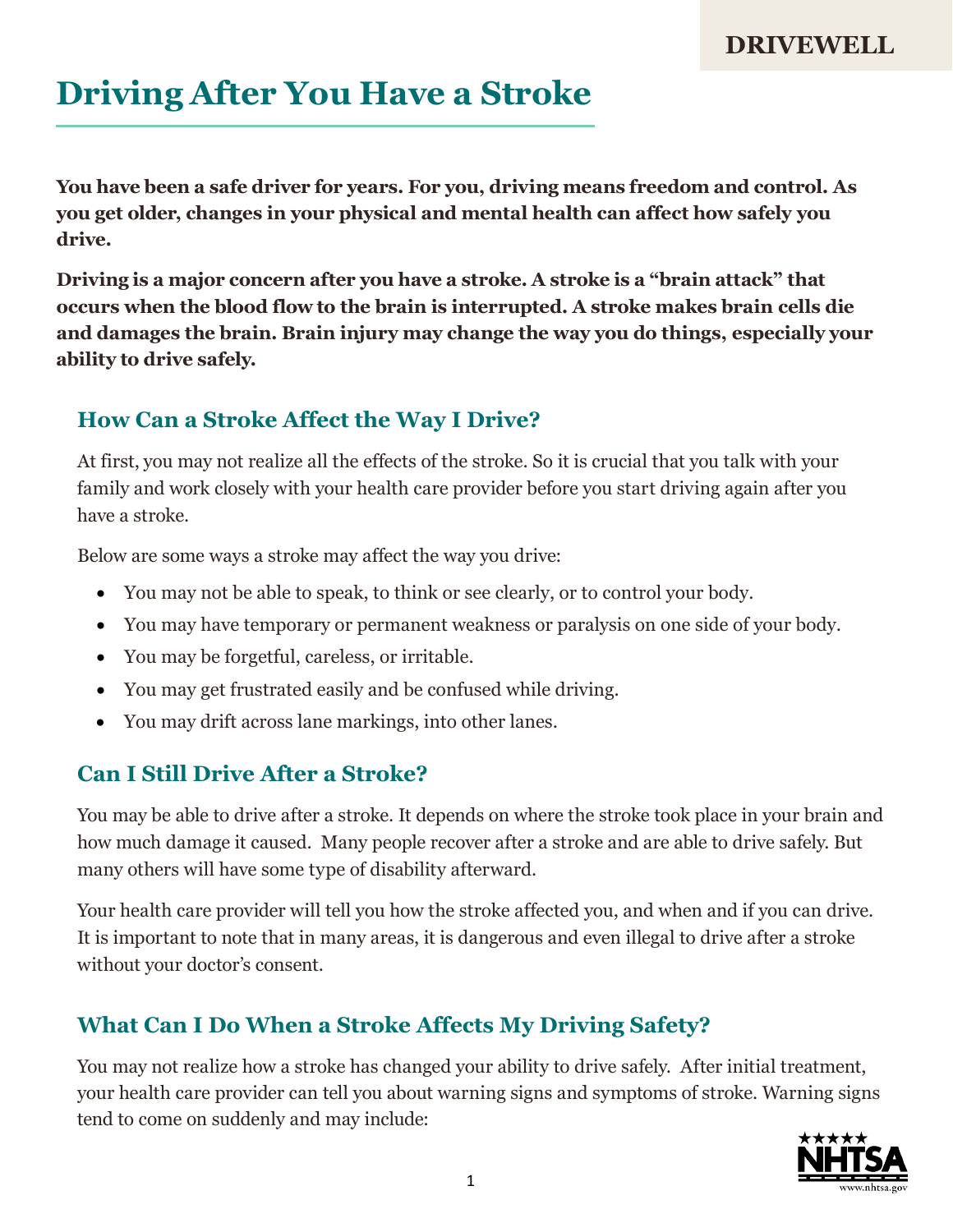# **Driving After You Have a Stroke**

- Numbness or weakness of the face, arm, or leg, especially on one side of the body.
- Confusion, trouble speaking or understanding.
- Trouble seeing in one or both eyes.
- Trouble walking, dizziness, loss of balance or coordination.
- Severe headache with no known cause.

Your health care provider can give you information about rehabilitation after the stroke. He or she also may suggest that you see a driver rehabilitation specialist to help you adjust to any changes caused by the stroke. A driver rehabilitation specialist can test how well you drive on and off the road. This specialist also may help you improve your driving skills by training you to use special equipment that can be fitted on your car to make it easier for you to drive safely.

To find a driver rehabilitation specialist, go [to www.aota.org/olderdriver.](http://www.aota.org/olderdriver) Under "Driving & Community Mobility," click the button in the center of the page marked "Search for a Driver Rehabilitation Specialist." This will link you to a national database. There you can search for names and addresses of local driver rehabilitation specialists.

### **What Can I Do if I Have To Limit or Stop Driving?**

With proper treatment and support, you may be able to drive safely after a stroke. Even if you have to limit or give up driving, you can stay active and do the things you like to do.

*First, plan ahead.* Talk with family and friends about how you can shift from driver to passenger. Below are some ways to get where you want to go and see the people you want to see:

- Rides with family and friends.
- Taxis.
- Shuttle buses or vans.
- Public buses, trains, and subways.
- Walking.
- Para transit services (special transportation services for people with disabilities; some offer door-to-door service).

*Take someone with you.* You may want to have a family member or friend go with you when you use public transportation or when you walk. Having someone with you can help you get where you want to go without confusion.